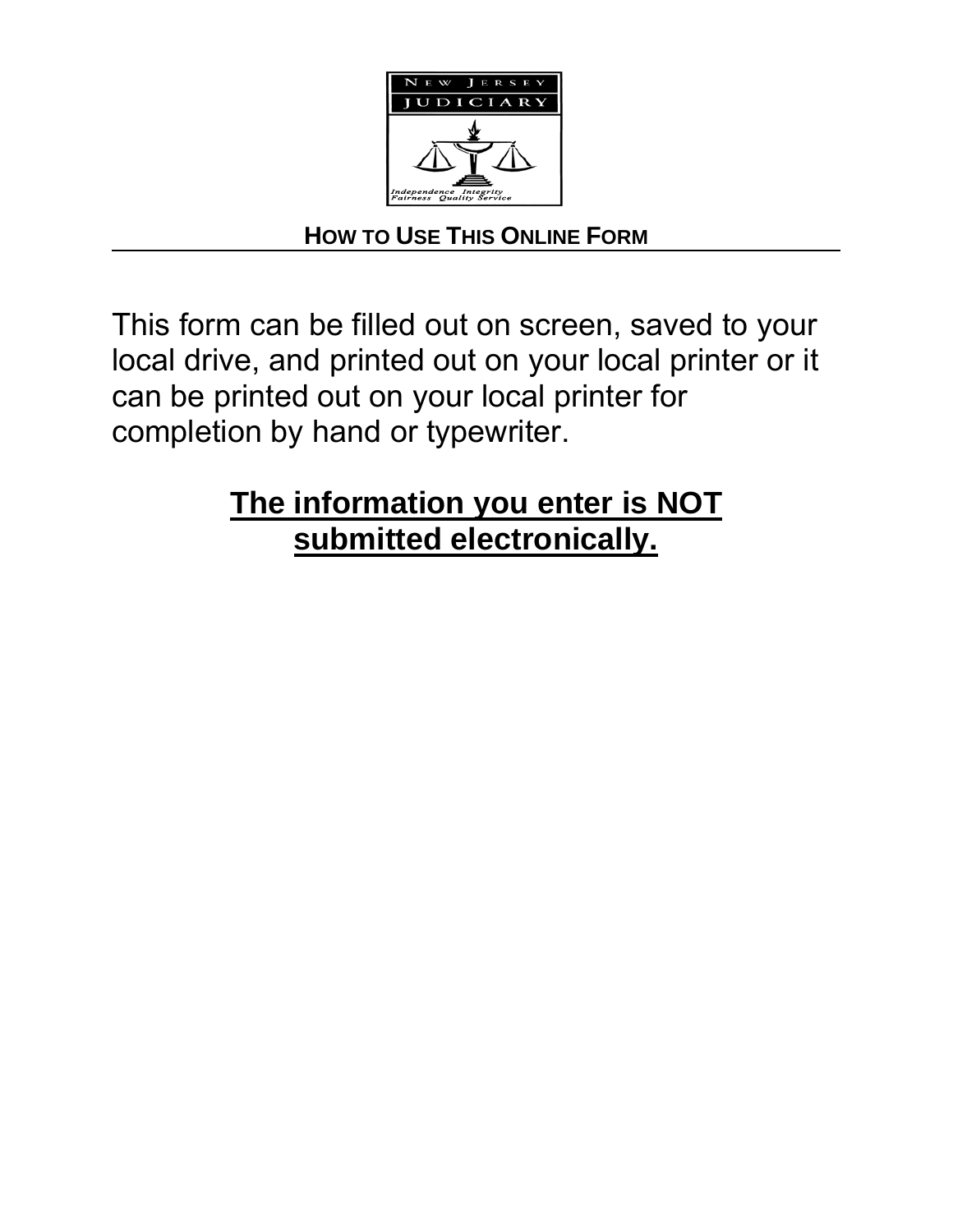**Special Civil 9/1/04 Motion Enforce Litigant's Rights**



## **HOW TO GET FINANCIAL INFORMATION ABOUT SOMEONE WHO OWES YOU MONEY (MOTION TO ENFORCE LITIGANT'S RIGHTS)**

## **Who Should Use This Packet?**

If you win a court judgment against someone, you are entitled to get information about their finances so you can collect the money they owe you. First you must send them an Information Subpoena requesting the information. If the person doesn't give you the information, you can use these forms to make them do so. A Motion to Enforce Litigant's Rights is an application to the court for the purpose of obtaining an Order directing a party to either comply with a previous discovery order or to complete an Information Subpoena.

## **GENERAL REQUIREMENTS:**

- 1. You must have obtained a judgment against the other party.
- 2. You must have sent an Information Subpoena to the other party, which was not answered in 14 days; or the other party failed to comply with a previous court Order for discovery.
- 3. There is no fee for filing this motion in the Special Civil Part.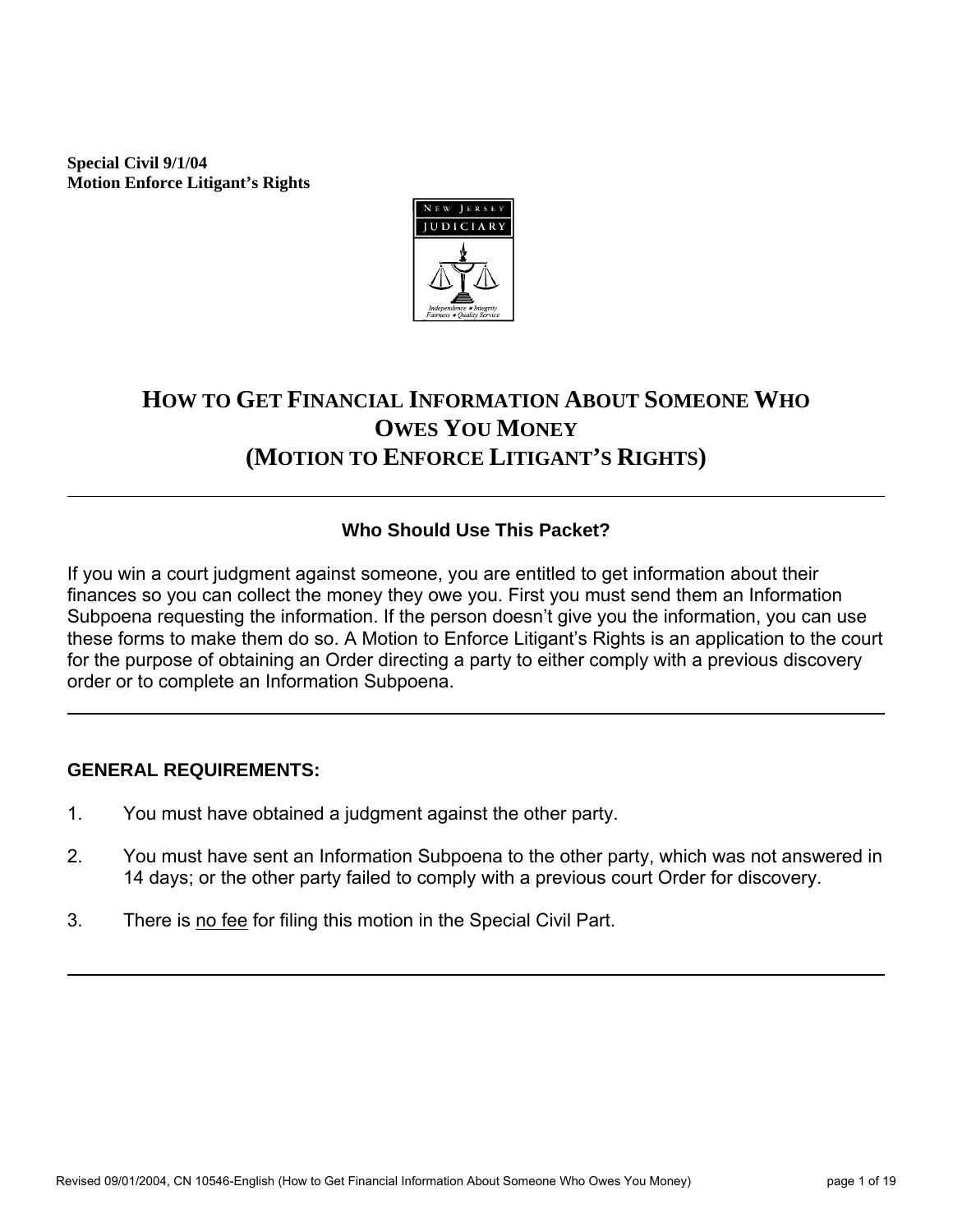NOTE: These materials have been prepared by the New Jersey Administrative Office of the Courts for use by self-represented litigants. The guides, instructions and forms will be periodically updated as necessary to reflect current New Jersey statutes and court rules. The most recent version of the forms will be available at the county courthouse or on the Judiciary's Internet site (www.judiciary.state.nj.us). However, you are ultimately responsible for the content of your court papers.

**Send your Completed Forms to:**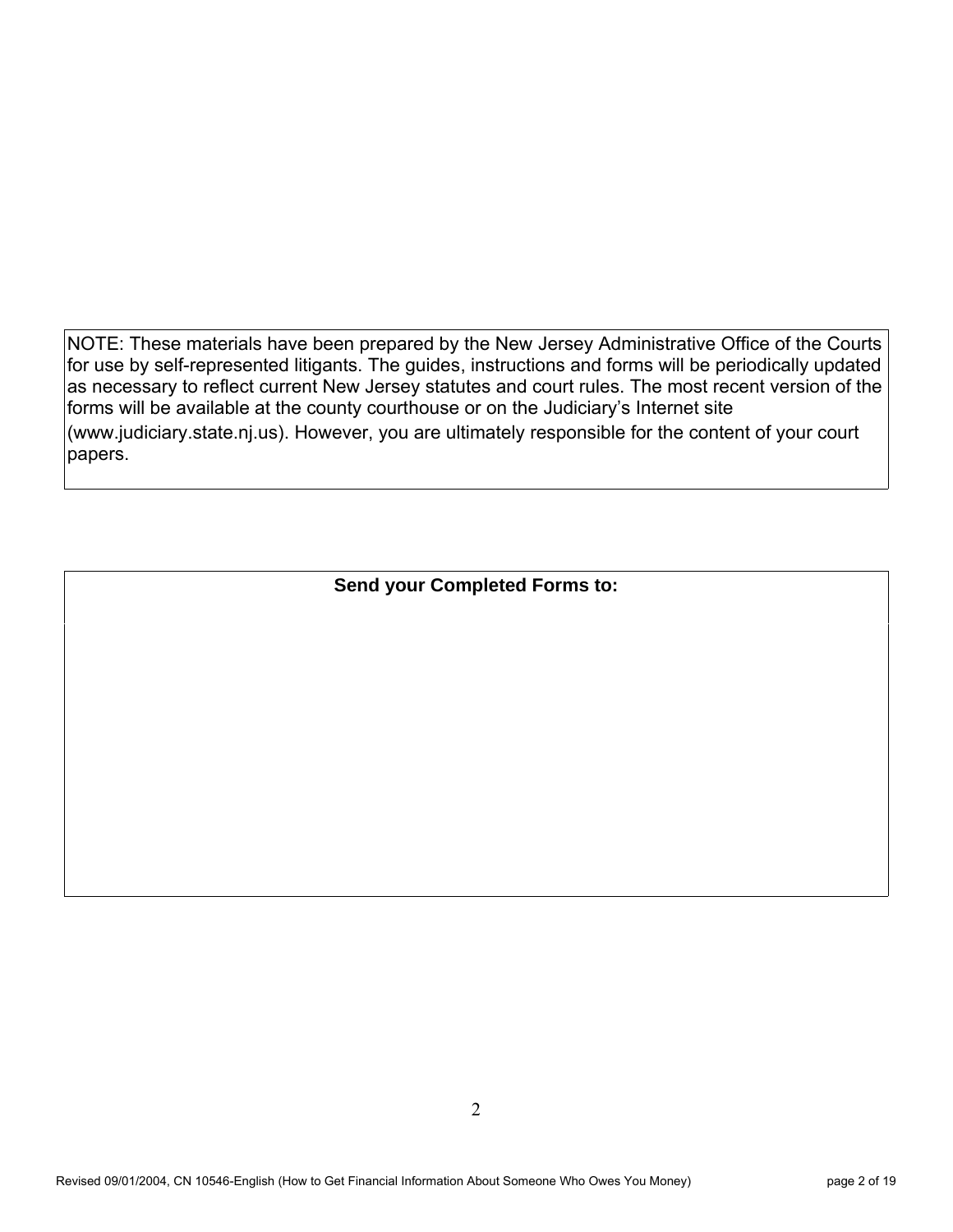## **TRY TO GET A LAWYER**

 The court system can be confusing and it is a good idea to get a lawyer if you can. If you cannot afford a lawyer, you may contact the legal services program in your county to see if you qualify for free legal services. Their telephone number can be found in your local yellow pages under "Legal Aid" or "Legal Services."

 If you do not qualify for free legal services and need help in locating an attorney, you can contact the bar association in your county. Their telephone number can also be found in your local yellow pages. Most county bar associations have a Lawyer Referral Service. The County Bar Lawyer Referral Service can supply you with the names of attorneys in your area willing to handle your particular type of case and sometimes consult with you at a reduced fee.

 There are also a variety of organizations of minority lawyers throughout New Jersey, as well as organizations of lawyers who handle specialized types of cases. Ask your county court staff for a list of lawyer referral services that include these organizations.

## **WHAT YOU SHOULD EXPECT IF YOU REPRESENT YOURSELF**

 While you have the right to represent yourself in court, you should not expect any special treatment, help, or attention from the court. You must still comply with the Rules of the Court, even if you are not familiar with them. The following is a list of some things the court staff can and cannot do for you. Please read it carefully before asking the court staff for help.

*-We can* explain and answer questions about how the court works.

*-We can* tell you what the requirements are to have your case considered by the court.

*-We can* give you some information from your case file.

*-We can* provide you with samples of court forms that are available.

*-We can* provide you with guidance on how to fill out forms.

*-We can* usually answer questions about court deadlines.

*-We cannot* give you legal advice. Only your lawyer can give you legal advice. *-We cannot* tell you whether or not you should bring your case to court. *-We cannot* give you an opinion about what will happen if you bring your case to court.

*-We cannot* recommend a lawyer, but we can provide you with the telephone number of a local lawyer referral service.

*-We cannot* talk to the judge for you about what will happen in your case. *-We cannot* let you talk to the judge outside of court.

*-We cannot* change an order issued by a judge.

## **KEEP COPIES OF ALL PAPERS**

 Make and keep for yourself copies of all completed forms and any canceled checks, money orders, sales receipts, bills, contract estimates, letters, leases, photographs, and other important documents that relate to your case.

++++++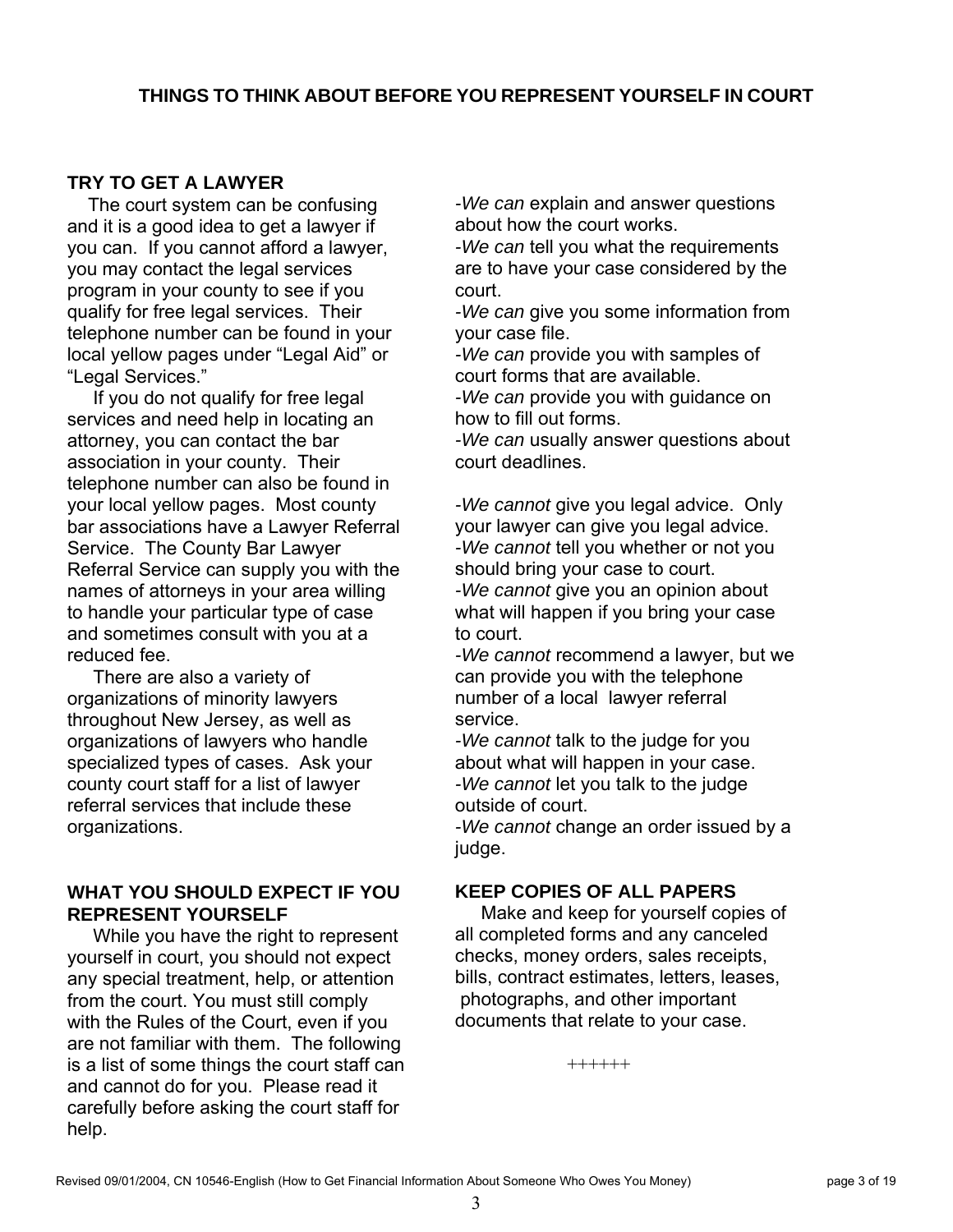#### **DEFINITIONS OF WORDS USED IN THIS PACKET**

**Certification:** A *certification* is a written statement made to the court when you file papers with the court, swearing that the information contained in the papers is true to the best of your knowledge.

**Defendant:** The *defendant* is the person (party) against whom the court action (complaint) was filed.

**Discovery:** *Discovery* is the required exchange of information between the parties concerning the case.

**Docket Number:** The number the court assigned to this case when the complaint was filed. The docket number is listed on the complaint and answer.

**Information Subpoena:** An *information subpoena* is a questionnaire the judgment creditor sends to the judgment debtor to get information on assets held by the judgment debtor.

**Judgment:** A *judgment* is the official decision of a court in a case.

**Judgment Creditor:** A *judgment creditor* is a person who is owed money and who has obtained a judgment against another party.

**Judgment Debtor:** A *judgment debtor* is a person who owes money and against whom a judgment has been obtained.

**Litigant:** A *litigant* is a party actively involved in the case.

**Motion:** A *motion* is a written request in which you ask the court to issue an order, or to change an order it has already issued.

**Oral Argument:** Personally appearing in court to explain what you want the court to do.

**Order:** An *order* is a signed paper from the judge telling someone they must do something.

**Party:** A person, company, or government agency that is involved in a court action.

**Plaintiff:** The *plaintiff* is the person (party) who started the court action by filing the complaint.

**Return Date:** The date the parties are ordered to appear in court.

**Service:** Mailing or delivering copies of your papers to the lawyer for the other party or to the other party if there is no lawyer.

**Warrant:** A *warrant* is a written order signed by the judge directing a certain act. A *warrant for arrest* is a court order directing the sheriff or court officer to arrest someone.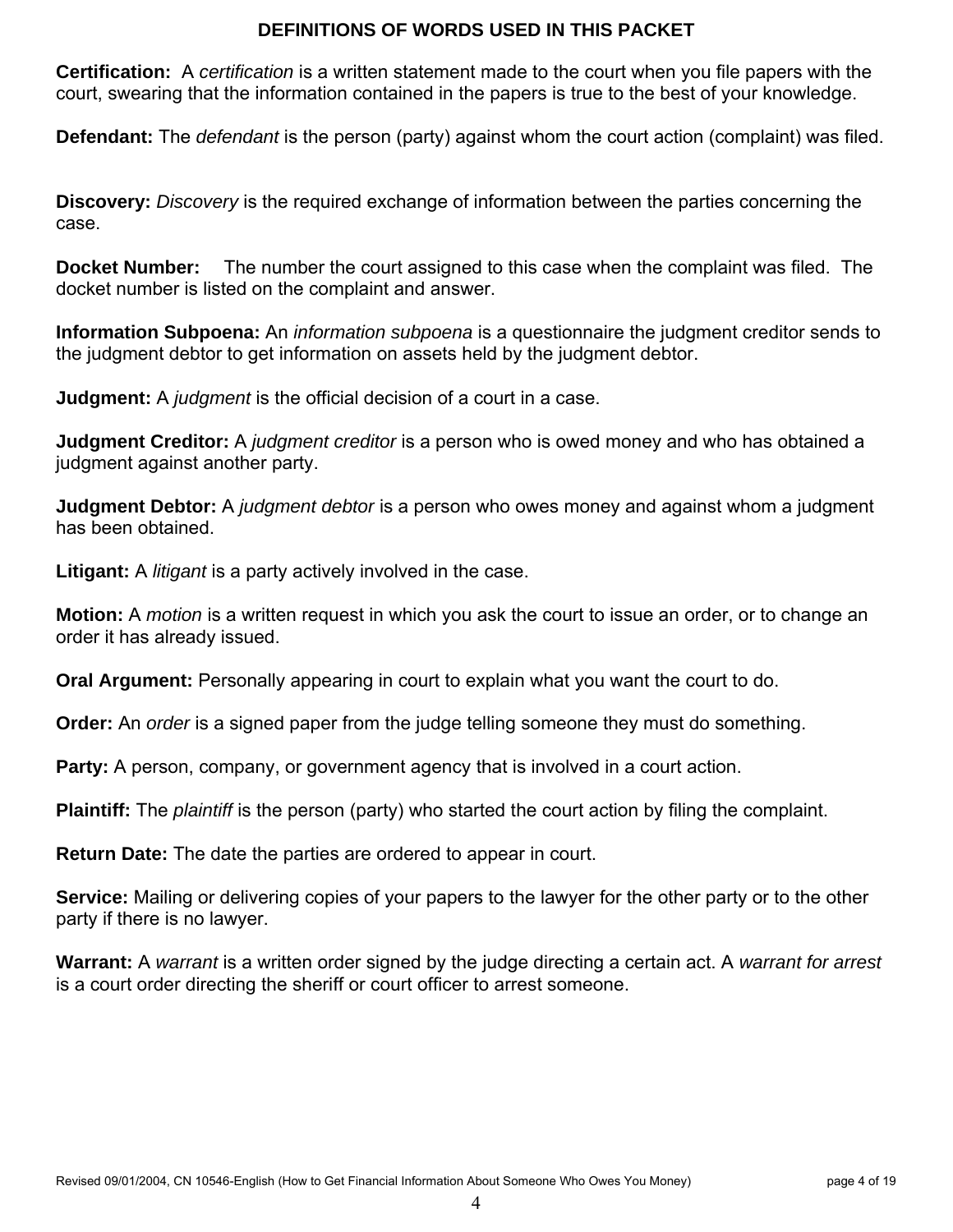The numbered steps listed below tell you what forms you will need to fill out, and what to do with them. Each form should be typed or clearly printed on  $8\frac{1}{2}$ " x 11" white paper only. Forms may not be filed on a different size paper or color paper.

## **STEP 1: Fill out the** *NOTICE OF MOTION (***FORM A)**

The *Notice of Motion* tells the court what you want the court to do. Make sure to include the docket number of your case and sign your name where requested. Call you local court to obtain the date you will appear in court. (See Instructions for form A).

## **STEP 2: Fill out the** *CERTIFICATION IN SUPPORT OF A MOTION* **(FORM B)**

The *Certification in Support of a Motion* tells the court why you think you are entitled to what you are asking for in your Notice of Motion. Attach any additional copies of documents that you have that may help support your motion to Enforce Litigant's Rights.

## **STEP 3: Fill out the top of the** *ORDER to Enforce Litigant's Rights* **(FORM C)**

Fill out the top portion of the Order to Enforce Litigant's Rights. Do not fill out the bottom portion at this time.

## **STEP 4: Make copies of your completed forms.**

Make 3 copies of the completed Notice of Motion (Form A) and Certification in Support of Motion for Order Enforcing Litigant's Rights (Form B). Mail one copy of each to the judgment debtor by regular mail and one copy by certified mail/return receipt requested. Keep one copy for your records. **DO NOT mail the Order to Enforce Litant's Rights to the Judgment Debtor; only FORM A and FORM B should be mailed.**

## **STEP 5: Check your completed forms**

Check your forms and make sure they are complete. Remove all instruction sheets. Make sure you have signed the forms where you are asked to sign them.

## **To begin, you must mail the originals of the following documents to the court:**

- Notice of Motion (Form A)
- \_\_ Certification in Support of the Motion (Form B)
- Order to Enforce Litigant's Rights (Form C)

## **STEP 6: Date and time of motion**

You will receive a postcard in the mail from the court stating the date and time your motion will be considered. If the judgment debtor appears for the motion he/she will be instructed by the court to complete the Information Subpoena or comply with the Order for Discovery. Once the judgment debtor has either completed the Information Subpoena or complied with the Order for Discovery, you will be given the documents. If the judgment debtor fails to appear for the Motion, the judge will consider your Motion and if the judge grants your motion you will be sent a copy of the Order to Enforce Litigant's Rights.

## **STEP 7: Receiving the Order To Enforce Litigant's Rights.**

Once you receive the Order to Enforce Litigant's Rights signed by the judge, make 3 copies of the signed Order. You are required by law to mail a copy of the Order to the judgment debtor by regular mail and one copy by certified mail, return receipt requested. Before mailing the Order, complete the Proof of Service section located at the bottom of the Order. Keep one copy for your records.

## **STEP 8: Wait 10 days**

Wait 10 days after the date you mailed copies of the Order to Enforce Litigant's Rights to the judgment debtor. **(Continued on next page)**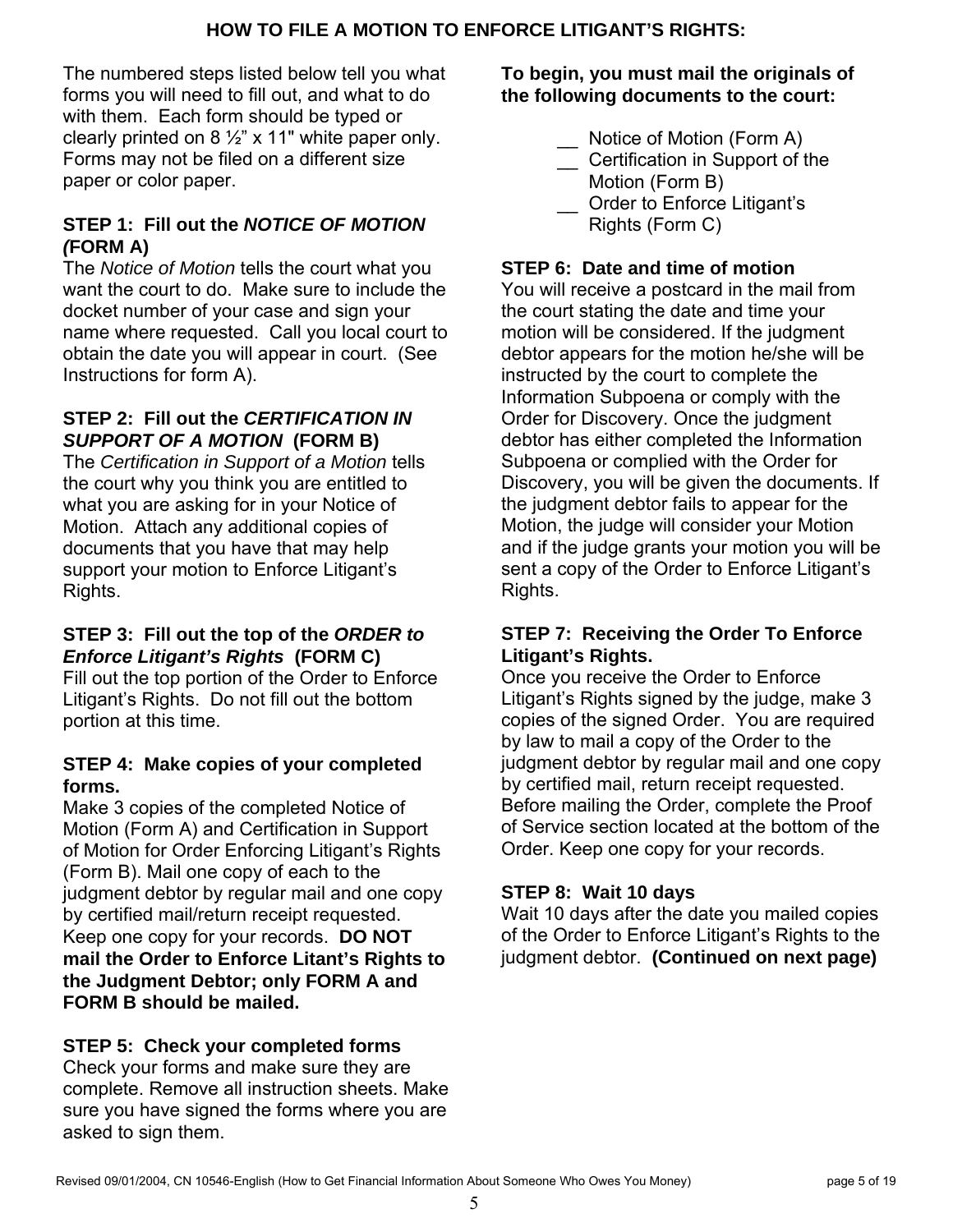## **STEP 9: Obtaining a Warrant for Arrest**

If the judgment debtor provides you with the completed Information Subpoena or obeys the Order for Discovery within 10 days, there is no longer a need to proceed with this motion. If 10 days have passed and you still have not received the Discovery or Information Subpoena from the judgment debtor, you must then proceed with obtaining a Warrant for Arrest. (See Step 10).

## **STEP 10: Complete the** *CERTIFICATION IN SUPPORT OF APPLICATION FOR ARREST WARRANT* **(FORM D)**

Complete the Certification in Support of Application for Arrest Warrant. Make a copy of the completed form and retain it with your records. Mail the original completed Certification in Support of Application for Arrest Warrant, and the signed copy of the Order to Enforce Litigant's Rights with proof of service information (see Step 7 for information on this) and **BLANK FORM E** to the court.

**You should contact your local court to obtain filing and service fees for the Warrant for Arrest. Mail a check or money order for this fee with your completed forms to the court. Do not send cash. If you pay in person, you can pay by check, money order or in cash and obtain a receipt.**

**++++++**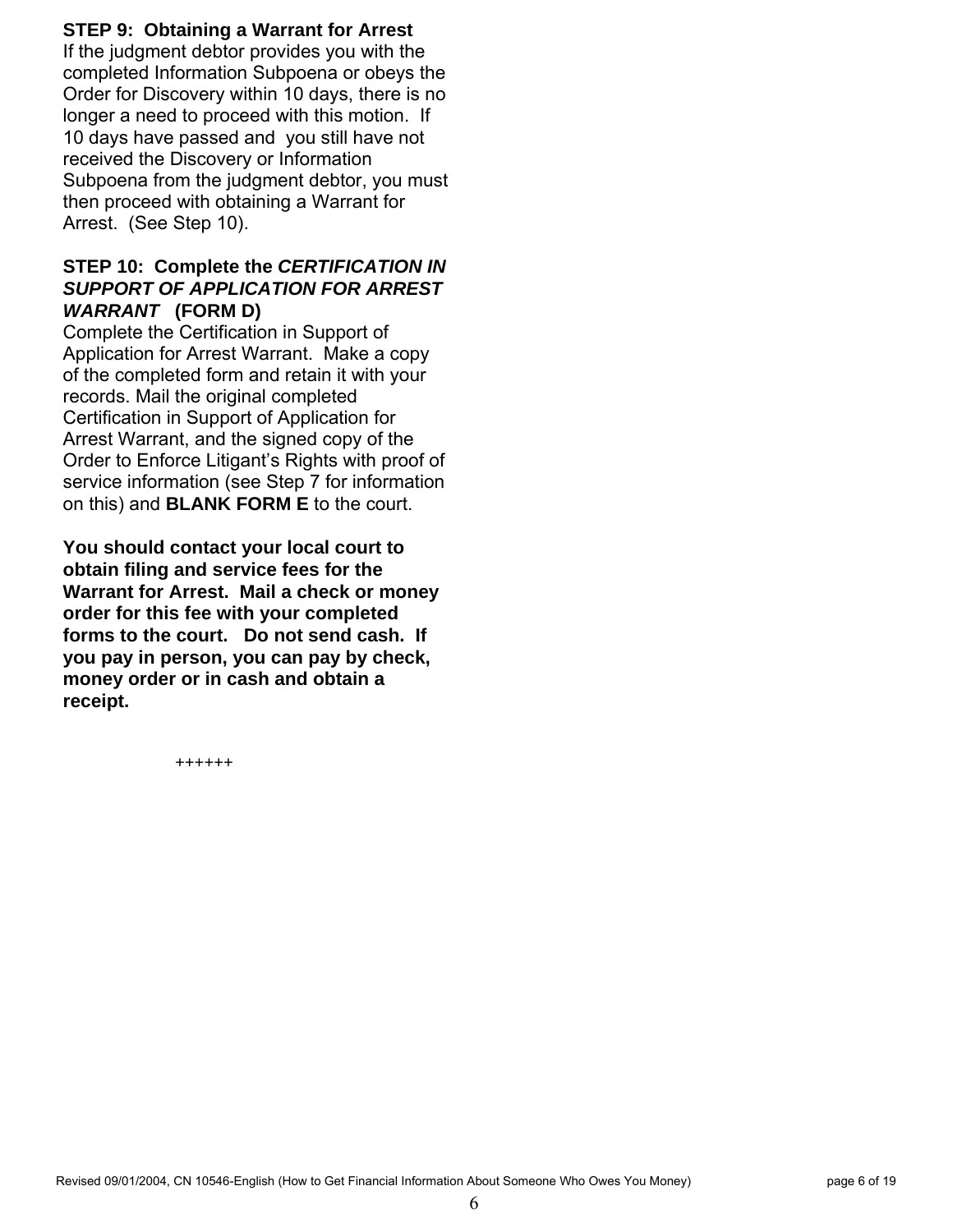## **INSTRUCTIONS FOR COMPLETING FORM A (NOTICE OF MOTION TO ENFORCE LITIGANT'S RIGHTS)**

- **A.** Type or print your name, current address and telephone number at the top of the form.
- **B.** Type or print the county, docket number, plaintiff and defendant where Form A asks you to do so.
- **C.** On the first line after "TO:" type or print the name of the judgment debtor who has failed to provide the required information.
- **D.** Call your local court to obtain the date to be typed or printed in the space where the form asks for the date you will appear in court.
- **E.** Type or print the address of the court.
- **F.** Read the body of the Notice of Motion and check the blanks where appropriate. If you are seeking discovery, check the discovery blank space; if you are seeking the return of the information subpoena check that blank space.
- **G.** Sign and date the form.

**Review all steps to make sure the forms are properly filled out and complete before mailing (certified mail, return receipt requested and regular mail - see step 4 on page 5). (Keep copies of the completed forms for your records.)**

7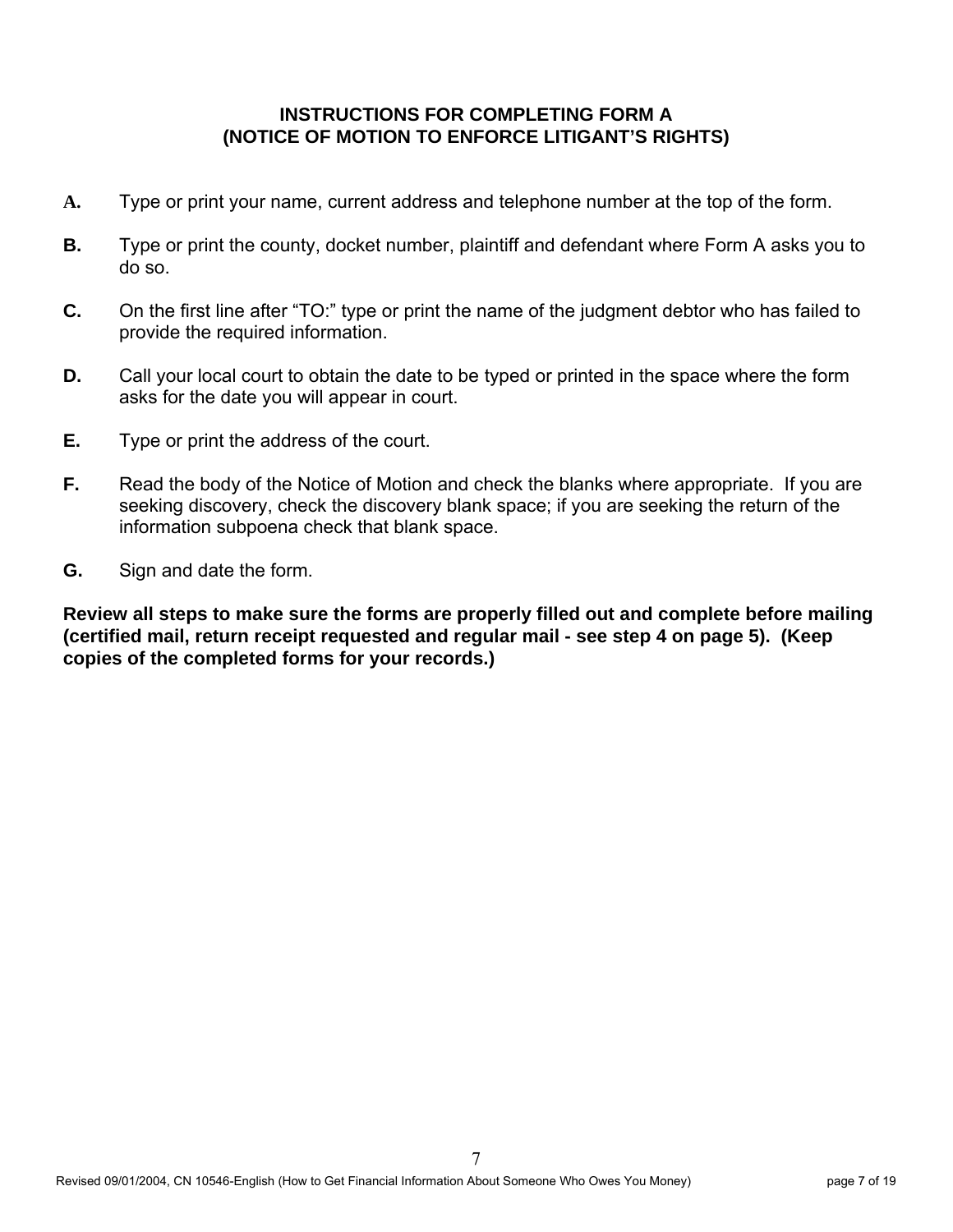#### **INSTRUCTIONS FOR COMPLETING FORM B (CERTIFICATION IN SUPPORT OF MOTION TO ENFORCE LITIGANT'S RIGHTS**)

- **A.** Type or print your name, current address and telephone number at the top of the form.
- **B.** Type or print the county, docket number, plaintiff and defendant where Form B asks you to do so.
- **C.** In section 2, fill in (type or print) the date of the judgment, the name of the defendant and the dollar amount of the judgment.
- **D.** In section 3, put a checkmark in front of a or b, but not both. Type or print the information requested in the spaces provided.

Also in section 3,  $\cdot$  c,  $\cdot$  d,  $\cdot$  e, and  $\cdot$  f, put a checkmark in front of those that apply to the service of the Information Subpoena or Order for Discovery, and type or print the requested information on the blank line for "d" if you select it.

- **E.** In section 4, type or print the name of the person against whom you are filing this motion, and put a checkmark in front of the appropriate item as noted.
- **F.** In section 6, type or print the date you served copies of the completed Notice of Motion and Certification on the person against whom you are filing this motion. Put a checkmark in front of the appropriate information for the type of service used.
- **G.** Date and sign the form.

**Review all steps to make sure the forms are properly filled out and complete before mailing (certified mail, return receipt requested and regular mail - see step 4 on page 5). (Keep copies of the completed forms for your records.)**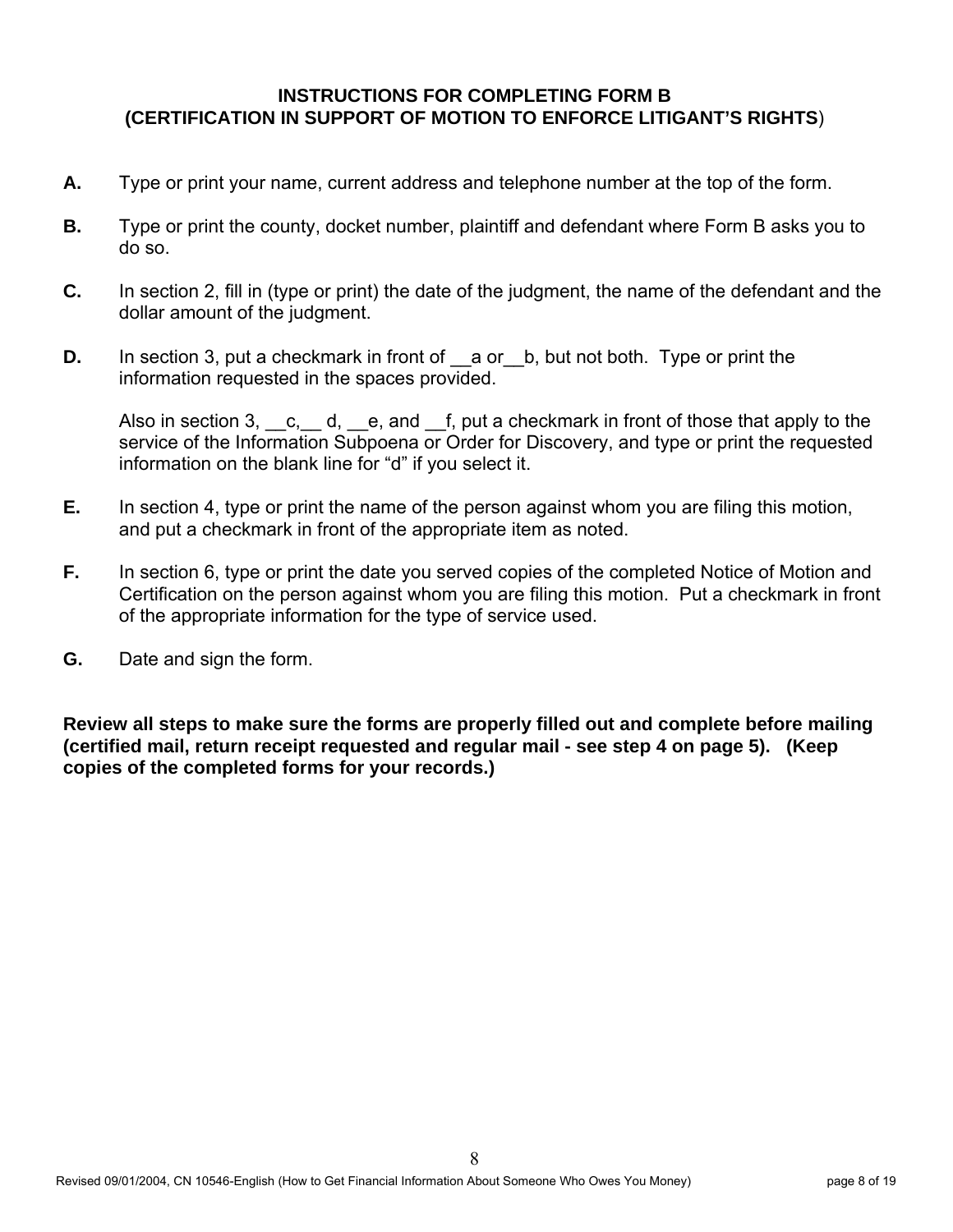## **INSTRUCTIONS FOR COMPLETING TOP OF FORM C (ORDER TO ENFORCE LITIGANT'S RIGHTS)**

- **A.** Type or print your name, current address and telephone number at the top of the form.
- **B.** Type or print the county, docket number, plaintiff and defendant where Form C asks you to do so.
- **C.** Type or print your name on the first blank line and check either the order for discovery or information subpoena, whichever applies to your case.

## **DO NOT FILL IN ANY OTHER INFORMATION ON FORM C UNTIL THIS FORM IS RETURNED TO YOU WITH THE JUDGE'S SIGNATURE. YOU MUST THEN PROCEED TO FOLLOW THE INSTRUCTIONS LISTED BELOW.**

## **INSTRUCTIONS FOR COMPLETING BOTTOM OF FORM C (PROOF OF SERVICE)**

## *WHEN FORM C IS RETURNED TO YOU SIGNED BY A JUDGE, FOLLOW THE INSTRUCTIONS LISTED BELOW:*

- **A.** Type or print the date you are sending a copy of the signed Order to Enforce Litigant's Rights to the person against whom you are filing this motion.
- **B.** Type or print the name of the person against whom you are filing this motion, and check the method of service you are using to serve the Order to Enforce Litigant's Rights.
- **C.** Type or print the current address of the person who will be served with the Order.
- **D.** Date and sign the form.

**Review all steps to make sure the forms are properly filled out and complete before mailing (certified mail, return receipt requested and regular mail - see step 4 on page 5). (Keep copies of the completed forms for your records.)**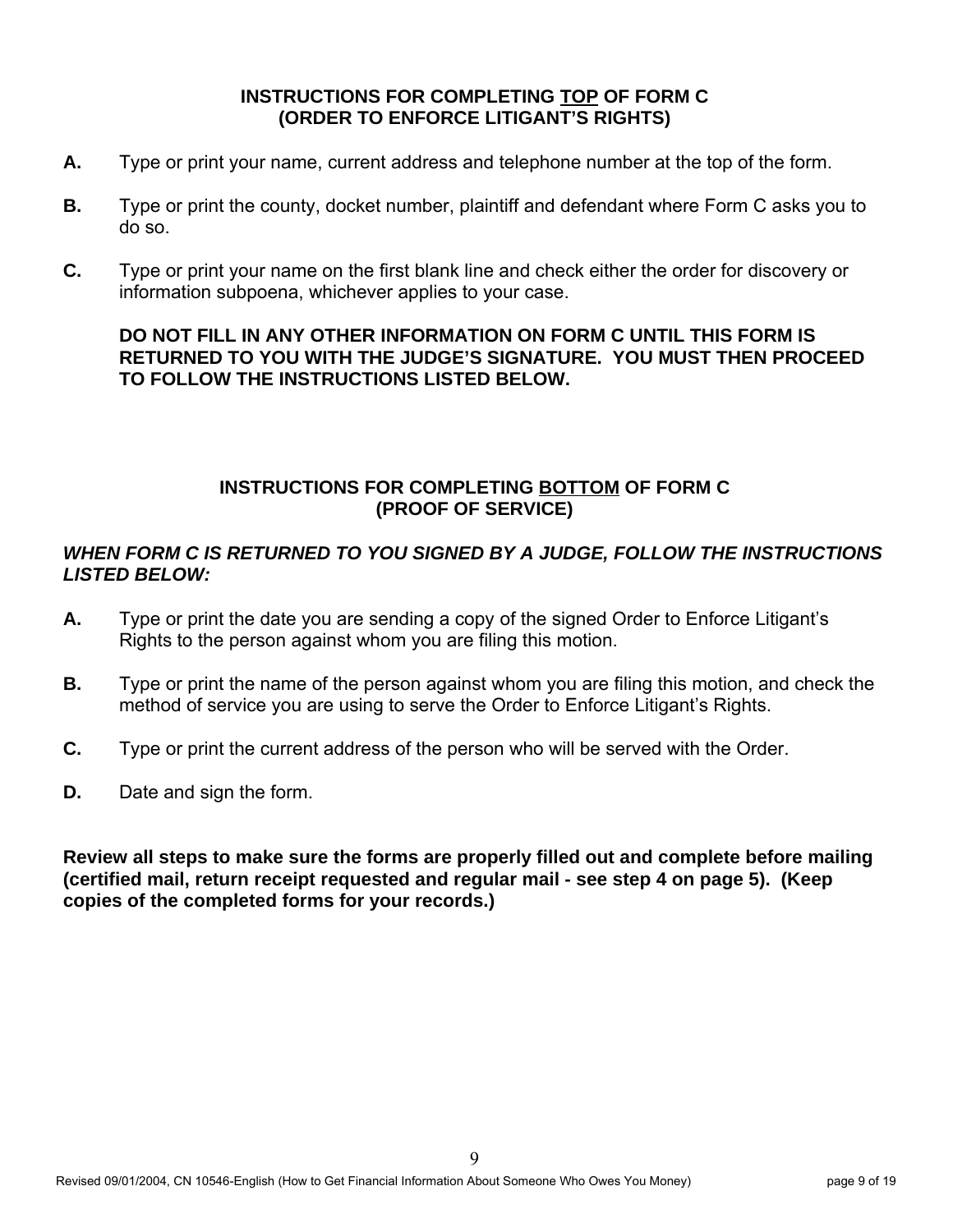## **INSTRUCTIONS FOR COMPLETING FORM D (CERTIFICATION IN SUPPORT OF APPLICATION FOR ARREST WARRANT)**

- **A.** Type or print your name, current address and telephone number at the top of the form.
- **B.** Type or print the county, docket number, plaintiff and defendant where Form D asks you to do so.
- **C.** In section 3, place a checkmark in front of a or b, but not both.
- **D.** In section 3, c, d, e and f, place a checkmark in front of those that apply to the service of the Information Subpoena or Order for Discovery.
- **E.** In section 4, type or print the defendant's name and place a checkmark in front of the appropriate information.
- **F.** In section 5, type or print the date you served copies of the completed Notice of Motion and the supporting Certification on the person against whom you filed the motion (Form A). Place a checkmark in front of the service used.

**G.** In section 7, type or print the date the court entered an **Order to Enforce Litignat's Rights** in your case.

- **H.** In section 8, type or print the date you served copies of the Order to Enforce Litigant's Rights on the person against whom you filed the motion (Form A). Place a checkmark in front of the service used.
- **I.** Read the remaining sentences and place a checkmark in front of the appropriate information that applies to your case. Then date and sign the form.

**Review all steps to make sure the forms are properly filled out and complete before mailing (certified mail, return receipt requested and regular mail - see step 4 on page 5). (Keep copies of the completed forms for your records.)**

## **INSTRUCTIONS FOR COMPLETING FORM E (WARRANT FOR ARREST)**

- **A.** Type or print your name, address and telephone number at the top of the form.
- **B.** Type or print the county, docket number, plaintiff and defendant where Form E asks you to do so.
- **C. DO NOT FILL IN ANY OTHER INFORMATION; THAT INFORMATION WILL BE COMPLETED BY THE JUDGE.**

**Review all steps to make sure the forms are properly filled out and complete before mailing (certified mail, return receipt requested and regular mail - see step 4 on page 5). (Keep copies of the completed forms for your records.)**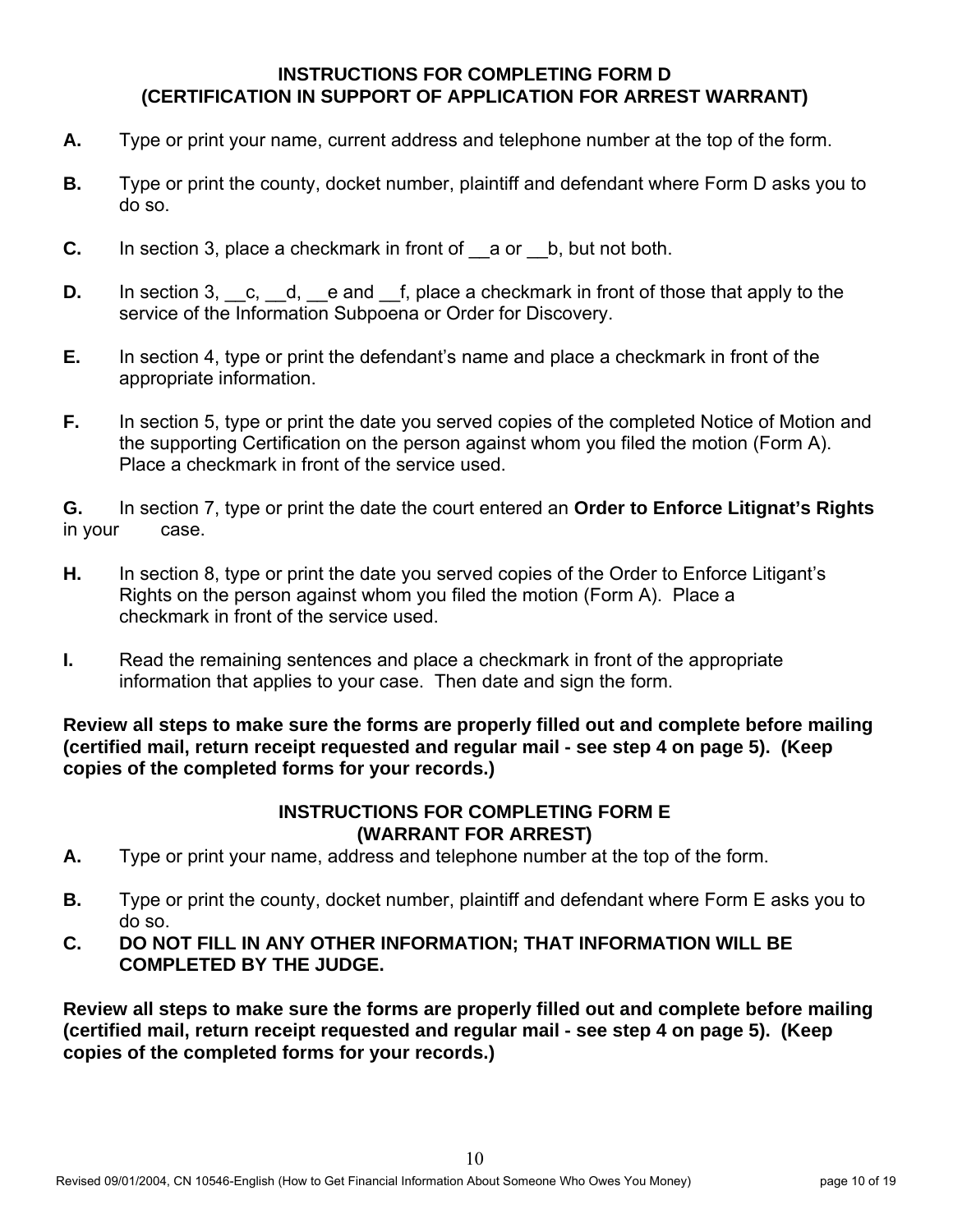|  | Print Forms   Clear Forms |
|--|---------------------------|
|--|---------------------------|

| <b>FORM A</b>                                        |  |
|------------------------------------------------------|--|
| <b>NOTICE OF MOTION TO ENFORCE LITIGANT'S RIGHTS</b> |  |

| Name<br>Address                                                 | SUPERIOR COURT OF NEW JERSEY<br>LAW DIVISION, SPECIAL CIVIL PART<br>DOCKET NO.                                                                                                                                                             |
|-----------------------------------------------------------------|--------------------------------------------------------------------------------------------------------------------------------------------------------------------------------------------------------------------------------------------|
|                                                                 | <b>CIVIL ACTION</b>                                                                                                                                                                                                                        |
| Plaintiff<br>VS.                                                | <b>NOTICE OF MOTION</b><br><b>FOR ORDER ENFORCING</b><br><b>LITIGANT'S RIGHTS</b>                                                                                                                                                          |
| Defendant                                                       |                                                                                                                                                                                                                                            |
|                                                                 |                                                                                                                                                                                                                                            |
| an Order:                                                       |                                                                                                                                                                                                                                            |
| one) order for discovery, information subpoena served upon you; | 1. Adjudicating that you have violated the litigant's rights of the plaintiff by failure to comply with the (check                                                                                                                         |
| information subpoena;                                           | 2. Compelling you to immediately furnish answers as required by the (check one) $\Box$ order for discovery; $\Box$                                                                                                                         |
| for discovery; information subpoena;                            | 3. Directing that, if you fail to appear in court on the date written above, you be arrested by an O fficer of the<br>Special Civil Part or the Sheriff and confined in the county jail until you comply with the (check one) $\Box$ order |
| in connection with this motion;                                 | 4. Directing that, if you fail to appearn court on the date written above, you sall pay the plaintiff's attorney fees                                                                                                                      |

5. Granting such other relief as may be appropriate.

If you have been served with an inform ation subpoena, you may avoid having to appear in court by sending written answers to the questions attached to the information subpoena to me no later than three (3) days before the court date.

I will rely on the certification attached hereto.

**Date:**\_\_\_\_\_\_\_\_\_\_\_\_\_\_ **Signature:**\_\_\_\_\_\_\_\_\_\_\_\_\_\_\_\_\_\_\_\_\_\_\_\_\_\_\_\_\_\_\_\_\_

Attorney for Plaintiff or Plaintiff, Pro Se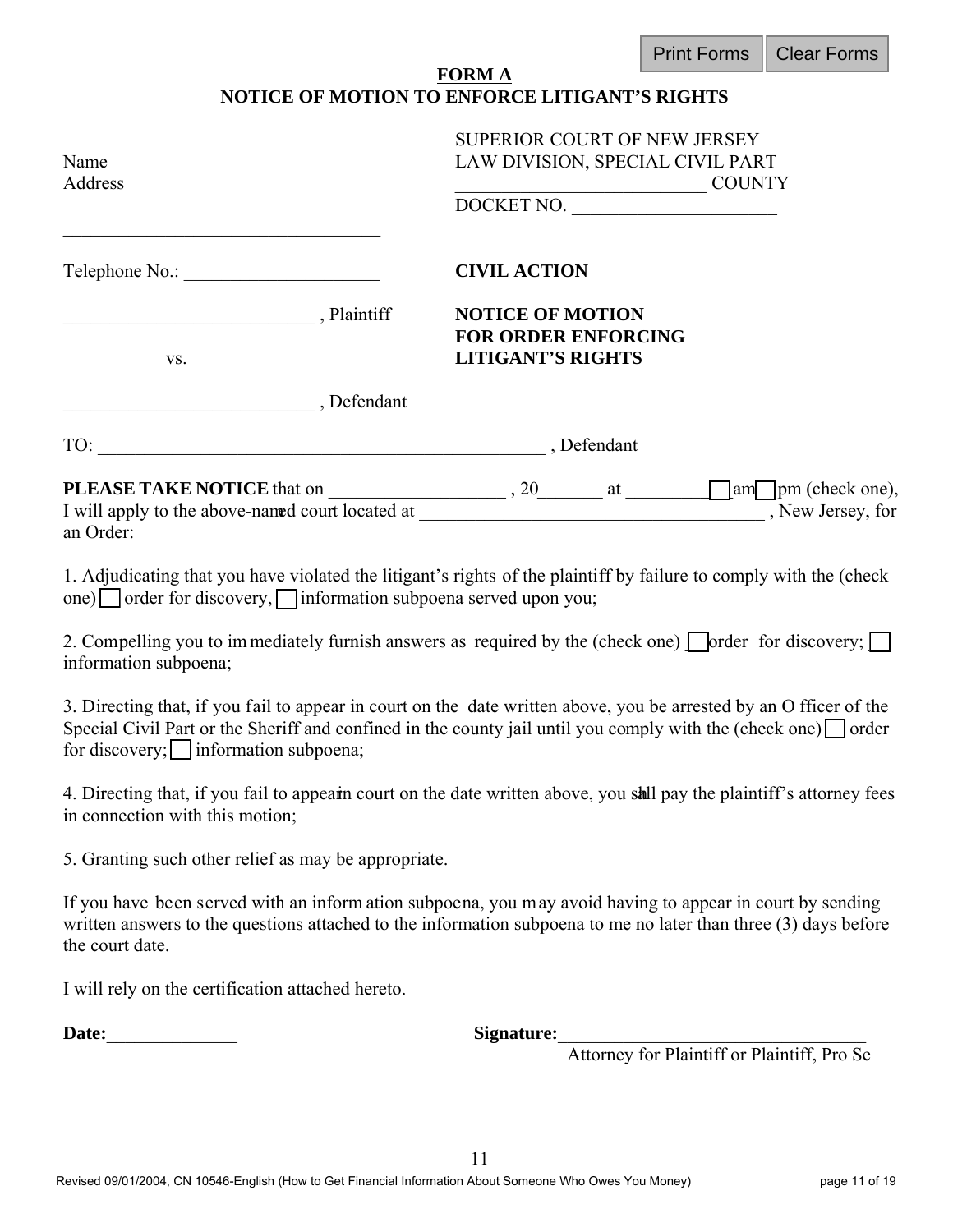#### **FORM B**

#### **CERTIFICATION IN SUPPORT OF MOTION FOR ORDER ENFORCING LITIGANT'S RIGHTS**

| Plaintiff's Name<br>Address                                                                                                                                                                               |  | SUPERIOR COURT OF NEW JERSEY<br>LAW DIVISION, SPECIAL CIVIL PART                                                                                                                                                                                                                                                                                                                                                                                                                                                                                                                              |
|-----------------------------------------------------------------------------------------------------------------------------------------------------------------------------------------------------------|--|-----------------------------------------------------------------------------------------------------------------------------------------------------------------------------------------------------------------------------------------------------------------------------------------------------------------------------------------------------------------------------------------------------------------------------------------------------------------------------------------------------------------------------------------------------------------------------------------------|
|                                                                                                                                                                                                           |  | DOCKET NO.                                                                                                                                                                                                                                                                                                                                                                                                                                                                                                                                                                                    |
|                                                                                                                                                                                                           |  | <b>CIVIL ACTION</b>                                                                                                                                                                                                                                                                                                                                                                                                                                                                                                                                                                           |
| Plaintiff                                                                                                                                                                                                 |  | <b>CERTIFICATION IN SUPPORT</b><br>OF MOTION FOR ORDER                                                                                                                                                                                                                                                                                                                                                                                                                                                                                                                                        |
| VS.<br>Defendant                                                                                                                                                                                          |  | <b>ENFORCING LITIGANT'S RIGHTS</b>                                                                                                                                                                                                                                                                                                                                                                                                                                                                                                                                                            |
|                                                                                                                                                                                                           |  | The following certification is made in support of plaintiff's motion for an order enforcing litigant's rights:                                                                                                                                                                                                                                                                                                                                                                                                                                                                                |
| 1. I am the plaintiff or plaintiff's attorney in this matter.                                                                                                                                             |  |                                                                                                                                                                                                                                                                                                                                                                                                                                                                                                                                                                                               |
|                                                                                                                                                                                                           |  | 2. On $\frac{1}{\text{name}}$ , 20 $\frac{1}{\text{mathrm}}$ , plaintif f obtained a judgm ent against the def endant, (insert name) $\frac{1}{\text{mathrm}}$ , for $\frac{\text{mathrm}}{\text{mathrm}}$ amages, plus costs.                                                                                                                                                                                                                                                                                                                                                                |
| 3. (Check all applicable information below):                                                                                                                                                              |  | defendant's property and on $\overline{20}$ , a copy of the Order was served upon                                                                                                                                                                                                                                                                                                                                                                                                                                                                                                             |
| address as shown on the discovery Order referenced above.<br>permitted by Court Rules on the defendant, (insert name)<br>last known address, as shown on the accompanying notice of motion.<br>$d.$ The r |  | $(check one)$ personally,<br>by sending it simultaneously by regular and certified mail, return receipt requested to defendant's last known<br>$\boxed{\phantom{a}}$ b. On $\boxed{\phantom{a}}$ , 20 $\boxed{\phantom{a}}$ , I served an information subpoena and attached questions as<br>(check one)<br>personally, by sending it simultaneously by regular and certified mail, return receipt requested to defendant's<br>c. The regular mail has not been returned by the U.S. Postal Service.<br>egular m ail has been returned by the U.S. Postal Service with the following notation: |
|                                                                                                                                                                                                           |  | e. The certified mail return receipt card has been signed for and returned to me.<br>f. Though the certified mailing has been returned by the U.S. Postal Service, it was not returned in a manner<br>that would indicate that the defendant's address is not valid. It was not turned with any of the following mkings                                                                                                                                                                                                                                                                       |

by the U.S. Postal Service: "Moved, unable to forward," "Addressee not known," "No such num ber/street," "Insufficient address," Forwarding time expired," or in any other manner that service was not effected.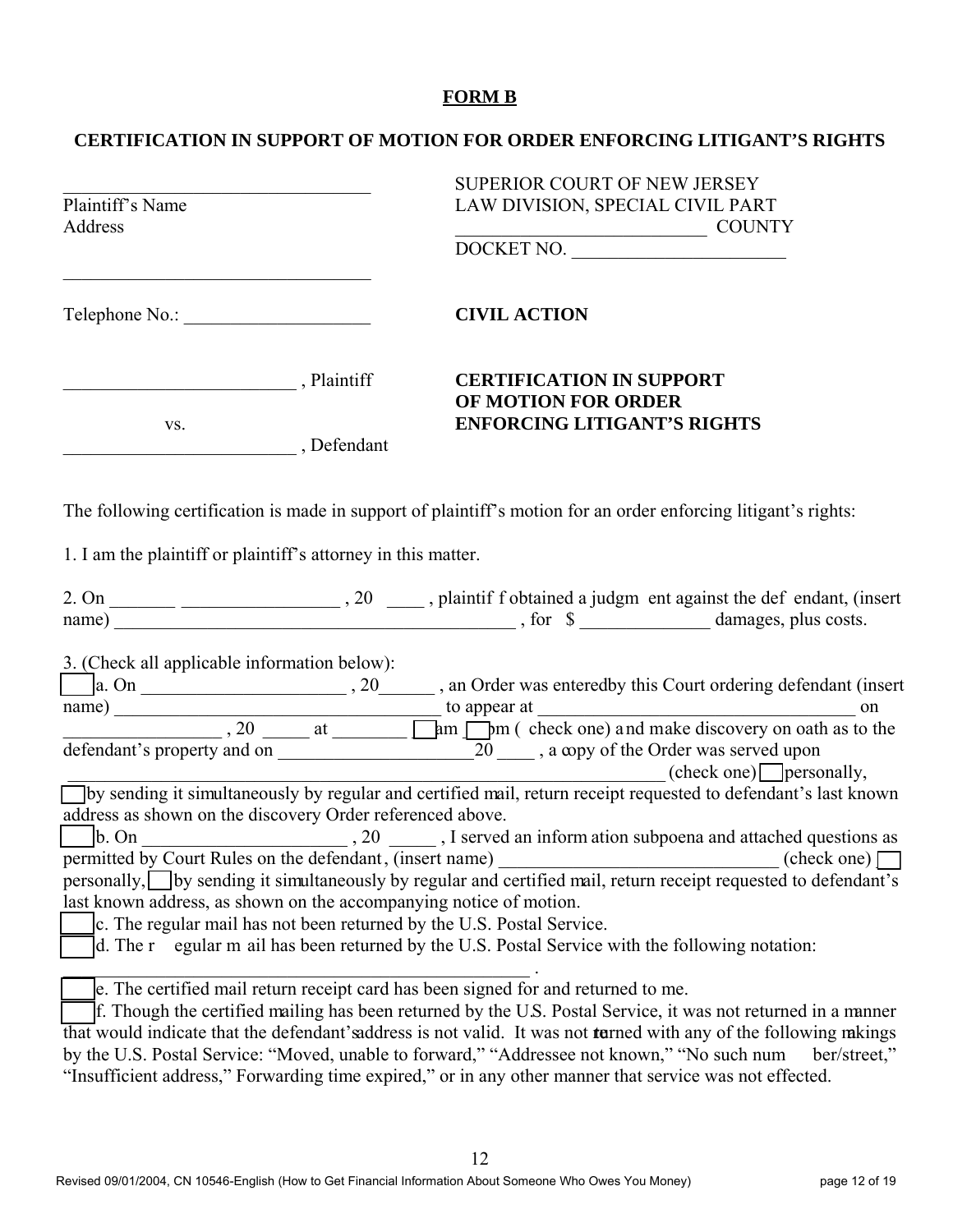4.  $\blacksquare$  has failed to com ply with (check one)  $\blacksquare$  the Order,  $\blacksquare$  the Inform ation Subpoena.

5. I request that the Court enter an order enforcing litigant's rights.

6. On  $\Box$  , 20  $\Box$ , I served copies of this motion and certification on (insert name) \_\_\_\_\_\_\_\_\_\_\_\_\_\_\_\_\_\_\_\_\_\_\_\_\_\_\_\_\_\_\_\_\_\_\_ (check one) \_\_\_\_\_personally, \_\_\_\_\_by sending them simultaneously by regular and certified mail, return receipt requested to:

(Name & Address)

I certify that the forgoing statements made by me are true. I amaware that if any of the foregoing statements made by me are willfully false, I am subject to punishment.

**Date:** \_\_\_\_\_\_\_\_\_\_\_ **Signature:**\_\_\_\_\_\_\_\_\_\_\_\_\_\_\_\_\_\_\_\_\_\_\_\_\_\_\_\_\_\_\_\_\_\_\_\_\_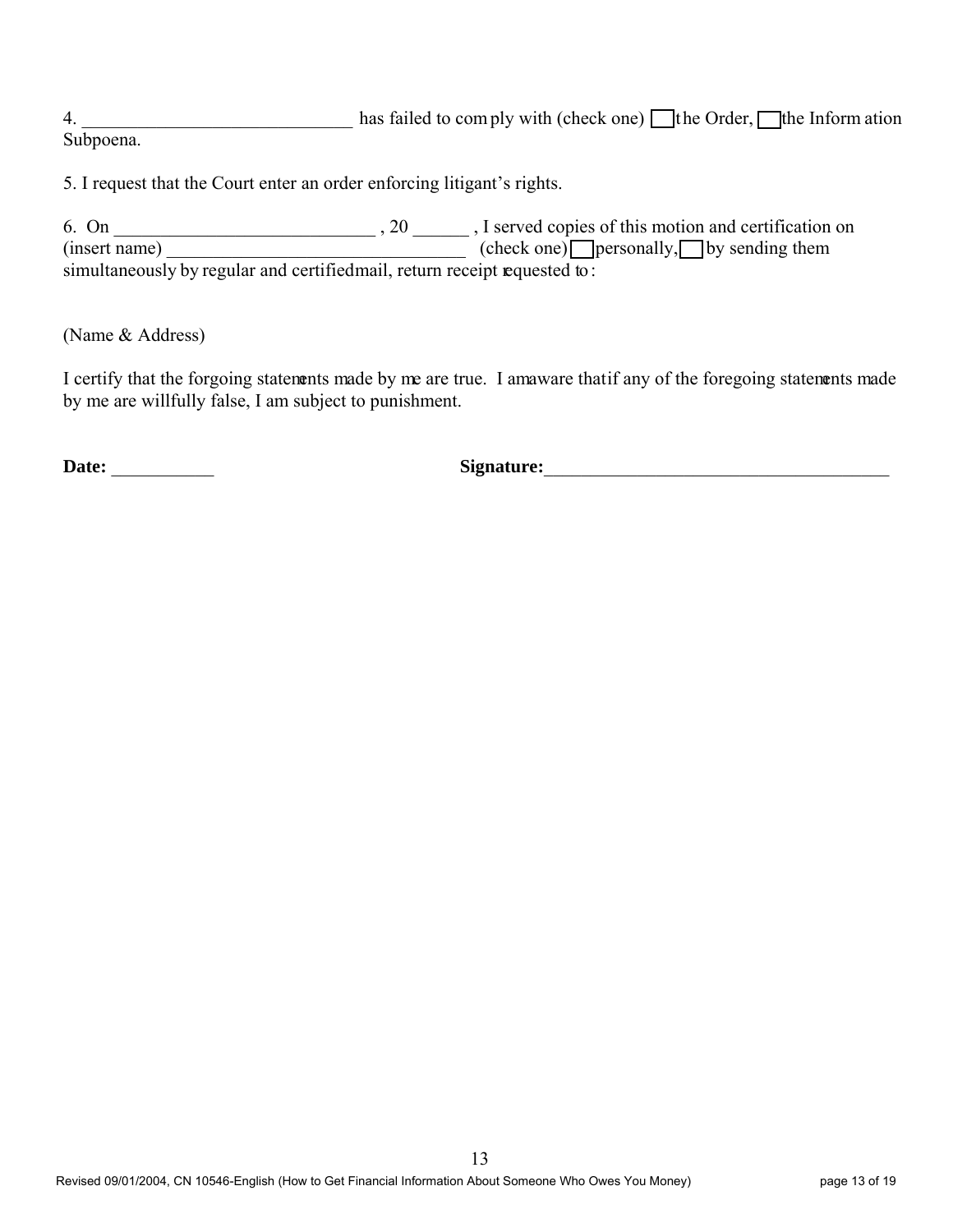## **FORM C FAILURE TO COMPLY WITH THIS ORDER MAY RESULT IN YOUR ARREST**

| SUPERIOR COURT OF NEW JERSEY<br>Plaintiff's Name<br>LAW DIVISION, SPECIAL CIVIL PART<br>Address<br>DOCKET NO. |  |                                                                                                                                                                                                                        |
|---------------------------------------------------------------------------------------------------------------|--|------------------------------------------------------------------------------------------------------------------------------------------------------------------------------------------------------------------------|
|                                                                                                               |  | <b>CIVIL ACTION</b>                                                                                                                                                                                                    |
| Plaintiff                                                                                                     |  | <b>ORDER TO ENFORCE LITIGANT'S RIGHTS</b>                                                                                                                                                                              |
| VS.<br>Defendant                                                                                              |  |                                                                                                                                                                                                                        |
|                                                                                                               |  | with the (check one) $\Box$ order for discovery previously entered in this case, $\Box$ information subpoena;<br>(Do Not Write Below this line- for Court Use Only)                                                    |
|                                                                                                               |  |                                                                                                                                                                                                                        |
| adjudged:                                                                                                     |  |                                                                                                                                                                                                                        |
| litigant;                                                                                                     |  |                                                                                                                                                                                                                        |
|                                                                                                               |  | required by the __ order for discovery, __ information subpoena;                                                                                                                                                       |
|                                                                                                               |  |                                                                                                                                                                                                                        |
|                                                                                                               |  | discovery, __ information subpoena withinten (10) days of the certified datof personal service or mailing of this<br>order, a warrant for the defendant's arrest shall issue out of this Court without further notice. |
| $\frac{\text{S}}{\text{S}}$ .                                                                                 |  | 4. Defendant shall pay plaintiff's attorney fees in connection with this motion in the amount of                                                                                                                       |

\_\_\_\_\_\_\_\_\_\_\_\_\_\_\_\_\_\_\_\_\_\_\_\_\_\_\_\_\_\_\_\_\_\_\_\_, J.S.C.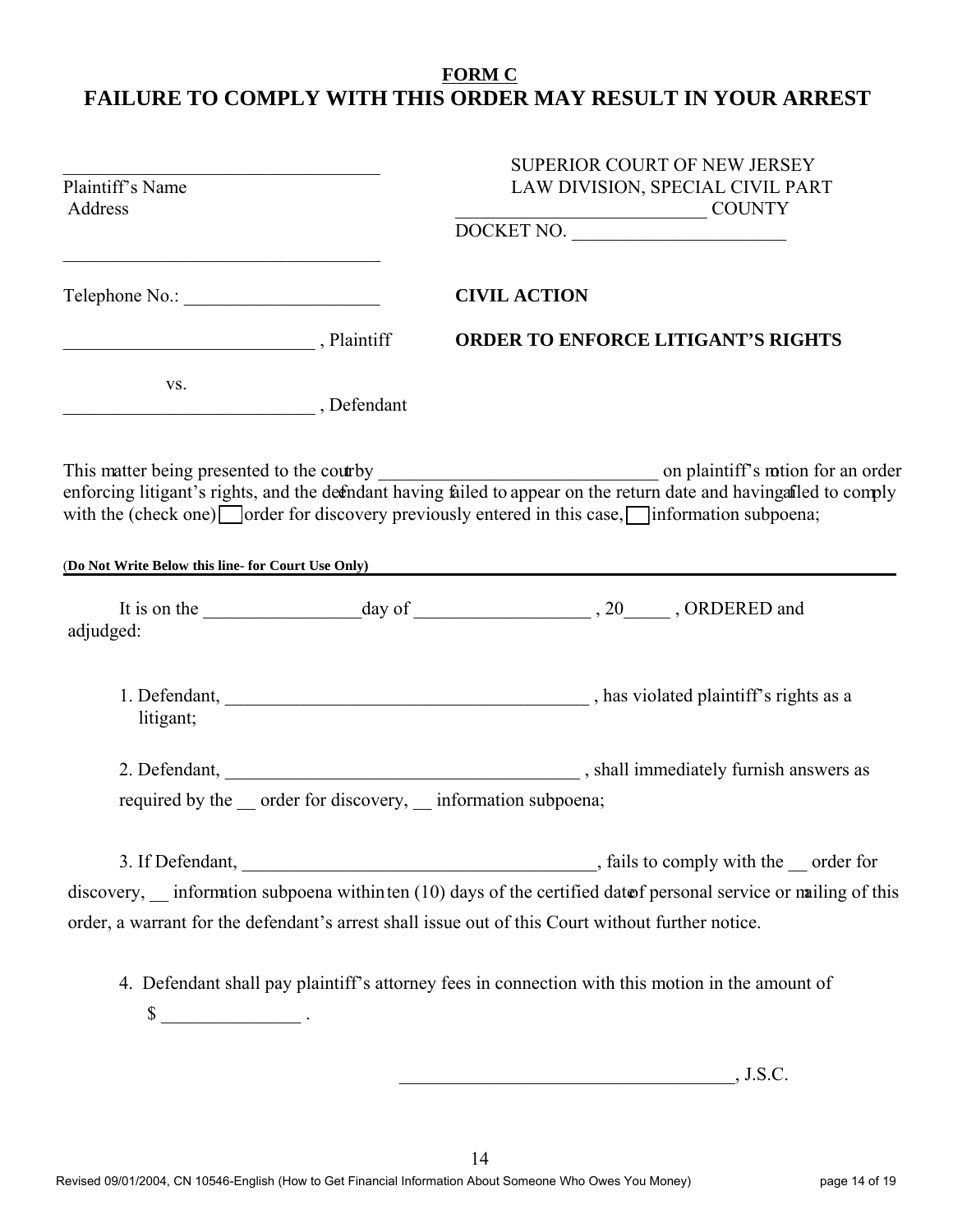#### **(DO NOT COMPLETE THIS SECTION UNTIL YOU GET THIS FORM SIGNED BY A JUDGE.)**

#### **PROOF OF SERVICE**

| On                  | , I served a true copy of this Order on defendant<br>$\, . \, 20$ |
|---------------------|-------------------------------------------------------------------|
|                     | $(check one)$ personally by sending it simultaneously by          |
|                     | regular and certified mail, return receipt requested to:          |
| (set forth address) |                                                                   |

I certify that the foregoing statements made by me are true. I am aware that if any of the foregoing statements made by me are willfully false, I am subject to punishment.

**Date:** \_\_\_\_\_\_\_\_\_\_\_ **Signature:**\_\_\_\_\_\_\_\_\_\_\_\_\_\_\_\_\_\_\_\_\_\_\_\_\_\_\_\_\_\_\_\_\_\_\_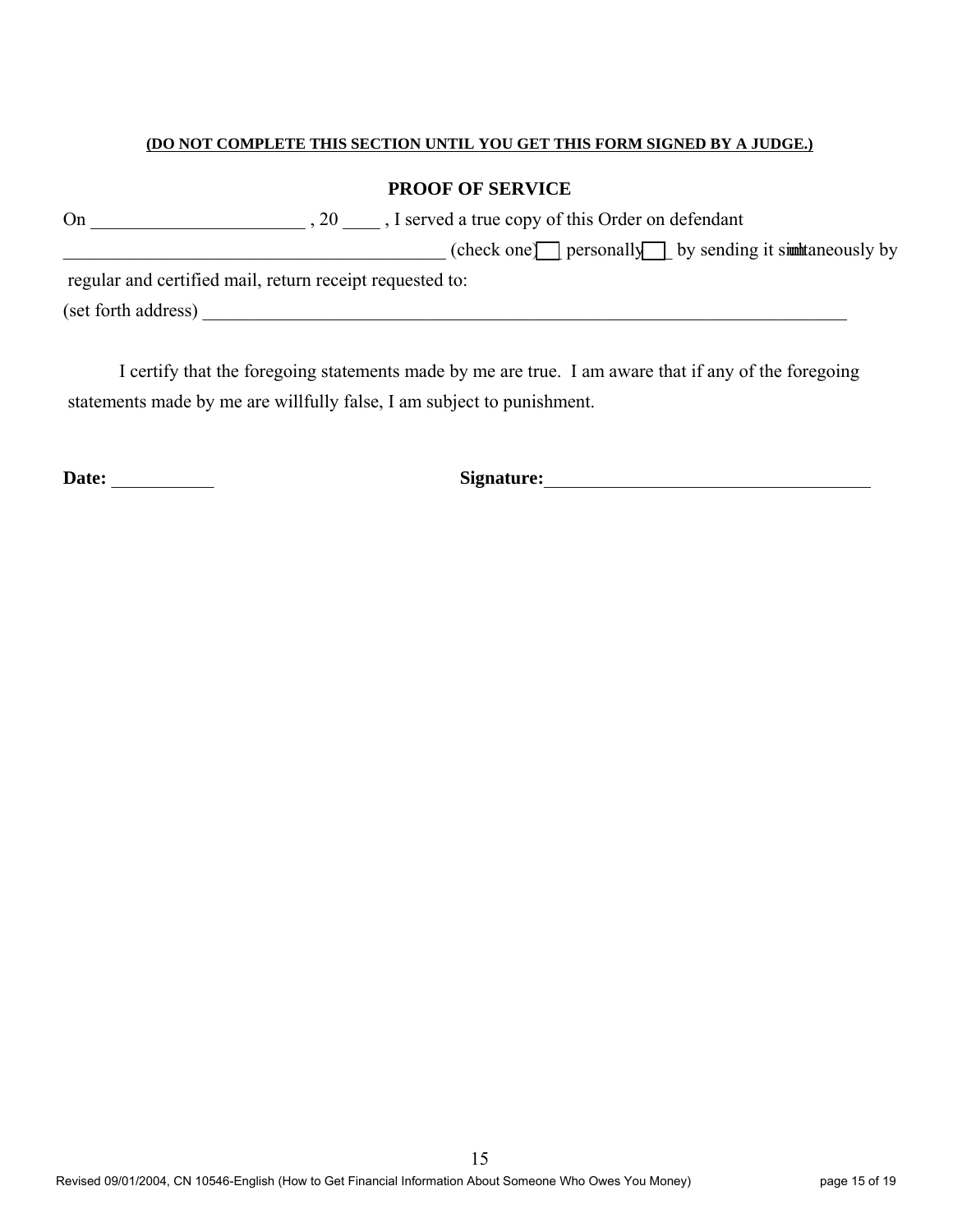#### **FORM D**

## **CERTIFICATION IN SUPPORT OF APPLICATION FOR ARREST WARRANT**

| Plaintiff's Name<br>Address<br><u> 1989 - Johann Barbara, margaret eta idazlea (h. 1989).</u> |  | <b>SUPERIOR COURT OF NEW JERSEY</b><br>LAW DIVISION, SPECIAL CIVIL PART<br><b>COUNTY</b>                                                                                                                                                                                                                                                                                                                                                        |  |
|-----------------------------------------------------------------------------------------------|--|-------------------------------------------------------------------------------------------------------------------------------------------------------------------------------------------------------------------------------------------------------------------------------------------------------------------------------------------------------------------------------------------------------------------------------------------------|--|
|                                                                                               |  | DOCKET NO.                                                                                                                                                                                                                                                                                                                                                                                                                                      |  |
|                                                                                               |  | <b>CIVIL ACTION</b>                                                                                                                                                                                                                                                                                                                                                                                                                             |  |
| Plaintiff                                                                                     |  | <b>CERTIFICATION IN SUPPORT OF</b><br><b>APPLICATION FOR ARREST WARRANT</b>                                                                                                                                                                                                                                                                                                                                                                     |  |
| VS.<br>Defendant                                                                              |  |                                                                                                                                                                                                                                                                                                                                                                                                                                                 |  |
|                                                                                               |  | The following certification is made in support of my application for an arrest warrant:                                                                                                                                                                                                                                                                                                                                                         |  |
| 1. I am the plaintiff or plaintiff's attorney in this matter.                                 |  |                                                                                                                                                                                                                                                                                                                                                                                                                                                 |  |
|                                                                                               |  |                                                                                                                                                                                                                                                                                                                                                                                                                                                 |  |
| 3. (Check all applicable information below):                                                  |  | $\boxed{\phantom{a}\phantom{a}}$ a. On $\phantom{a}\phantom{a}\phantom{a}\phantom{a}\phantom{a}$ . 20 $\phantom{a}\phantom{a}\phantom{a}\phantom{a}$ an Order was entered by this Court ordering de fendant,                                                                                                                                                                                                                                    |  |
|                                                                                               |  | $\frac{1}{\text{at } \underline{\hspace{1cm}}}$ , to appear on<br>$\frac{1}{\text{at } \underline{\hspace{1cm}}}$ , 20 $\frac{1}{\text{at } \underline{\hspace{1cm}}}$ , 20 $\frac{1}{\text{at } \underline{\hspace{1cm}}}$ , 20 $\frac{1}{\text{at } \underline{\hspace{1cm}}}$ , 20 $\frac{1}{\text{at } \underline{\hspace{1cm}}}$ , 20 $\frac{1}{\text{at } \underline{\hspace{1cm}}}$ , 20 $\frac{1}{\text{at } \underline{\hspace{1cm}}}$ |  |
|                                                                                               |  | (check one) personally by sending it similtaneously by ordinary and certified mail, return receipt requested<br>to defendant's last known address as shown on the discovery Order referenced above.                                                                                                                                                                                                                                             |  |
|                                                                                               |  |                                                                                                                                                                                                                                                                                                                                                                                                                                                 |  |
| address, as shown on the accompanying notice of motion.<br>d. The regular m                   |  | by sending it simultaneously by regular and certified mail, return receipt requested, to defendant's last known<br>c. The regular mail has not been returned by the U.S. Postal Service.<br>ail has been returned by the U.S. Postal Service with the following notation:                                                                                                                                                                       |  |
| e.                                                                                            |  | The certified mail return receipt card has been signed for and returned to me.                                                                                                                                                                                                                                                                                                                                                                  |  |
| f.<br>a manner that                                                                           |  | Though the certified mailing has been returned by the U.S. Postal Service, it was not returned in<br>would indicate that the defendant's address is not valid. It was not returned with any of<br>the following markings by the U.S. Postal Service: "Moved, unable to forward," "Addressee not known,"                                                                                                                                         |  |
|                                                                                               |  | 16                                                                                                                                                                                                                                                                                                                                                                                                                                              |  |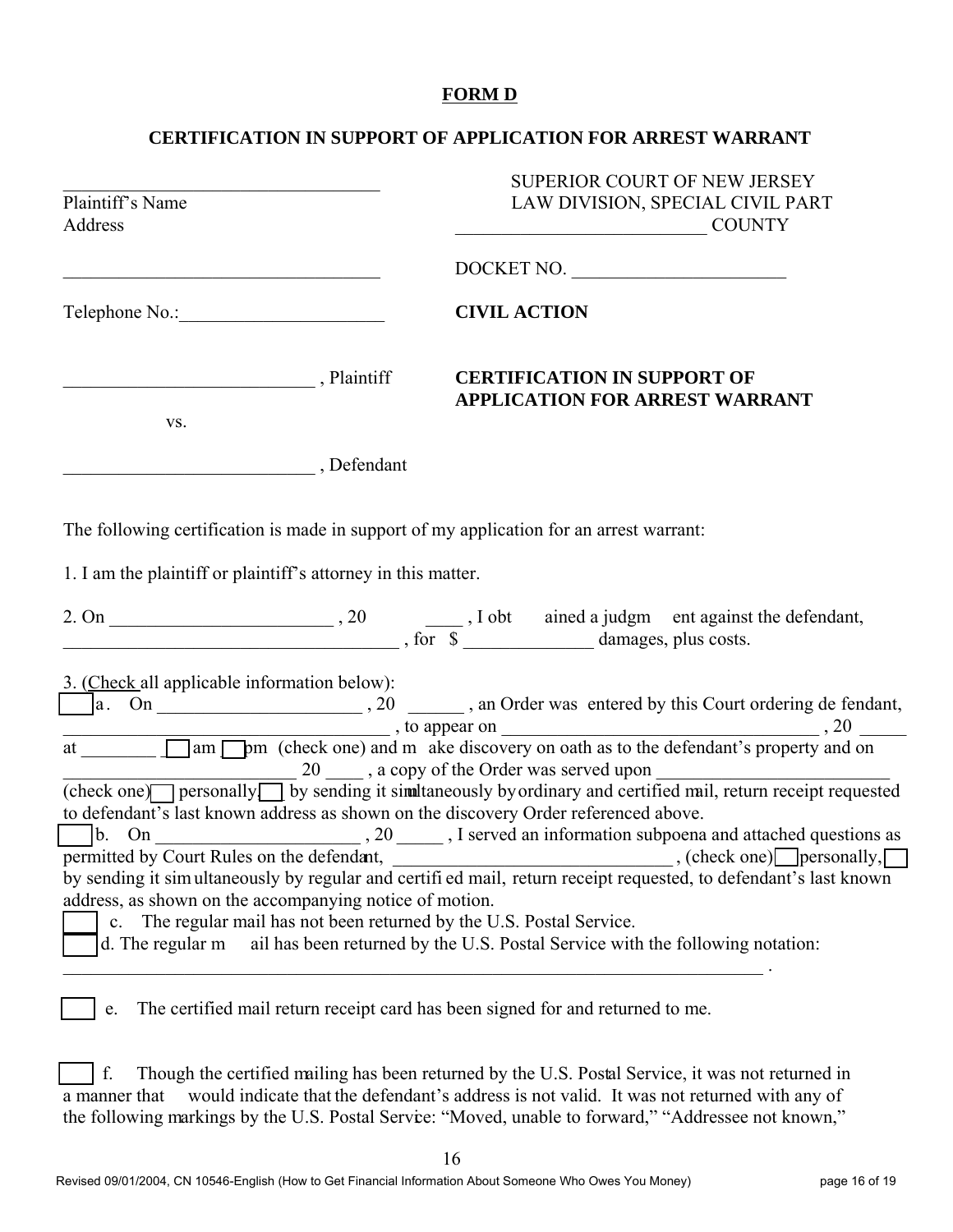"No such number/street," "Insufficient address," Forwarding time expired," or in any other manner that would indicate that service was not effected.

4. The Defendant,  $\qquad \qquad$  , has failed to comply with (check one)  $\Box$  the order,  $\Box$  the information subpoena.

5. On \_\_\_\_\_\_\_\_\_\_\_\_\_\_\_\_\_\_\_\_\_\_\_\_\_\_\_\_ , 20 \_\_\_\_\_\_ , I served a true copy of my notice of motion for an order to enforce ligitant's rights on defendant (beck one) personally  $\bigcap$  by sending it simultaneously by regular and certified mail, return receipt requested, at the address shown on the proof of service at the conclusion of the Order to Enforce Litigant's Rights.

6. Neither the regular mail nor the certified mail containing the notice of motion has been returned by the U.S. Postal Service in a manner that would indicate that the defendant's address is not valid. Neither the regular nor certified mail was returned marked "Moved, unable to forward," "Addressee not known," "No such number/street," "Insufficient address," "Forwardng time expired," or in any other manner that would indicate that service was not effected.

7. On \_\_\_\_\_\_\_\_\_\_\_\_\_\_\_\_\_\_\_\_\_\_\_\_\_\_\_\_ , 20 \_\_\_\_\_\_ , the Court entered an Order to Enforce Litigant's Rights when defendant failed to appear on the return day of my motion for an order enforcing litigant's rights.

8. On \_\_\_\_\_\_\_\_\_\_\_\_\_\_\_\_\_\_\_\_\_\_\_\_\_\_\_\_ , 20 \_\_\_\_\_\_ , I served a tr ue copy of the Order to Enforce Litigant's Rights on defendant (check one) personally, by sending it simultaneously by regular and certified mail, return receipt requested, at the address shown on the Proof of Service at the conclusion of the Order to Enforce Litigant's Rights.

9. Neither the regular mail nor the certified mail containing the Order to Enforce Litigant's Rights has been returned by the U.S. Postal Service in a manner that would indicate that the defendant's address is not valid. Neither the regular m ail nor certified mail was returned marked "Moved unable to forward," "Addressee not known," "No such number/street," "Insufficient address," "Forwarding time expired," or in any other manner that would indicate that service was not effected.

10. Ten days have passed since I served a copy of the Order to Enforce Litigant's Rights on defendant, and defendant has not complied with the (check one) information subpoena,  $\Box$  Order for Discovery.

11. I request that the Court issue a warrant for the arrest of the defendant.

I certify that the foregoing statem ents made by m e are true. I am aware that if any of the foregoing statements made by me are willfully false, I am subject to punishment.

**Date:** \_\_\_\_\_\_\_\_\_\_\_ **Signature:**\_\_\_\_\_\_\_\_\_\_\_\_\_\_\_\_\_\_\_\_\_\_\_\_\_\_\_

| Signature: |  |  |
|------------|--|--|
|            |  |  |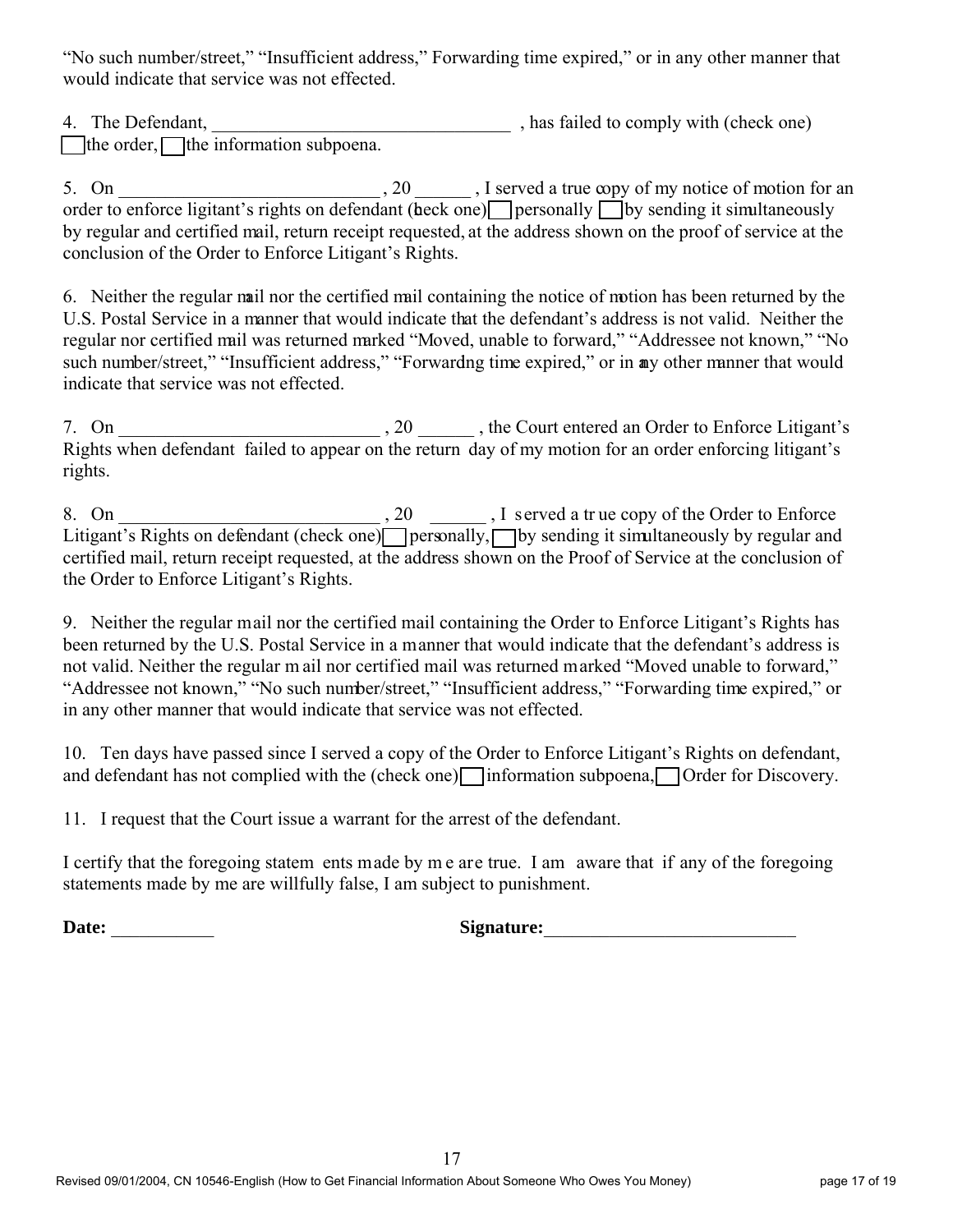#### **FORM E**

#### **WARRANT FOR ARREST**

|                  |           | <b>SUPERIOR COURT OF NEW JERSEY</b>                                                                        |  |  |
|------------------|-----------|------------------------------------------------------------------------------------------------------------|--|--|
| Plaintiff's Name |           | LAW DIVISION, SPECIAL CIVIL PART                                                                           |  |  |
| Address          |           | <b>COUNTY</b>                                                                                              |  |  |
|                  |           | DOCKET NO.                                                                                                 |  |  |
| Telephone No.:   |           | <b>CIVIL ACTION</b>                                                                                        |  |  |
|                  | Plaintiff | <b>WARRANT FOR ARREST</b>                                                                                  |  |  |
| VS.              | Defendant |                                                                                                            |  |  |
|                  |           | TO: A Court Officer of the Special Civil Part or the Sheriff of<br>County                                  |  |  |
|                  |           |                                                                                                            |  |  |
|                  |           | at                                                                                                         |  |  |
|                  |           | $(check one)$ any location the address set forth in the annexed order to enforce litigant's rights         |  |  |
|                  |           | between the hours of 7:30 a.m. and 3:00 p.m. on a day when the court is in session, and bring him or       |  |  |
|                  |           | her forthwith before a Judge of the Superior Court to await the further order of the Court in this matter. |  |  |

Local police departments are authorized and directed to provide assistance to the officer executing this warrant.

Date: \_\_\_\_\_\_\_\_\_\_\_\_\_\_\_\_\_\_\_ WITNESS:

Judge of the Superior Court

 $\overline{\phantom{a}}$ 

 $\overline{\phantom{a}}$ 

Clerk of the Special Civil Part